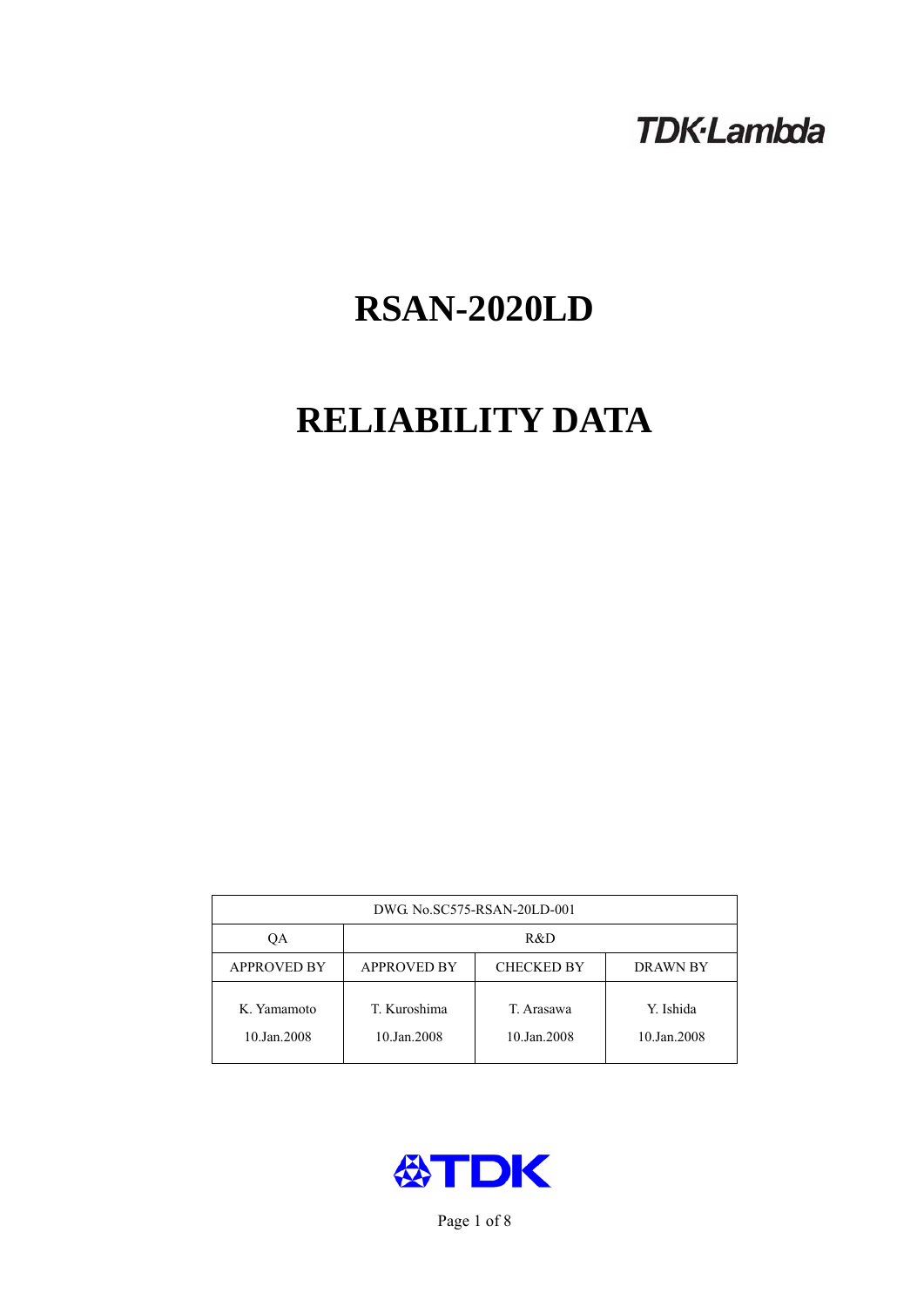#### **RSAN-2020LD**

## **I N D E X**

|                                     | Page   |
|-------------------------------------|--------|
| 1. Calculated Values of MTBF        | Page-3 |
| 2. Vibration Test                   | Page-4 |
| 3. Heat Cycle Test                  | Page-5 |
| 4. Humidity Test                    | Page-6 |
| 5. High Temperature Resistance Test | Page-7 |
| 6. Low Temperature Storage Test     | Page-8 |

The following data are typical values. As all units have nearly the same characteristics, the data to be considered as ability values.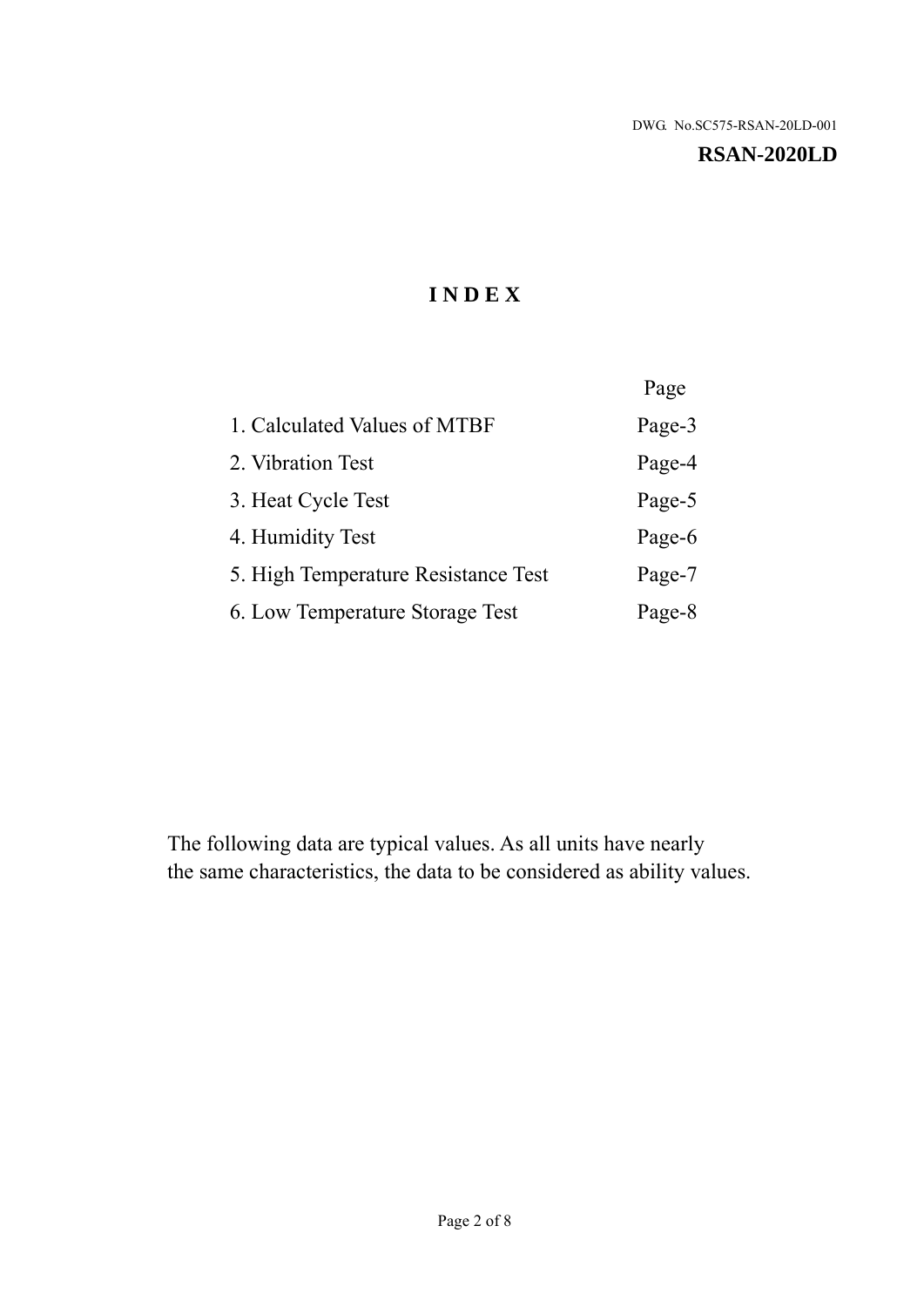#### **RSAN-2020LD**

1. Calculated values of MTBF

MODEL : RSAN-2020LD

(1) Calculating Method

 Calculated based on parts stress reliability projection of MIL-HDBK-217F NOTICE2.

Individual failure rates  $\lambda$  G is given to each part and MTBF is calculated by the count of each part.

$$
MTBF = \frac{1}{\lambda_{\text{equip}}} = \frac{1}{\sum_{i=1}^{n} N_i (\lambda_G \pi_Q)_i} \times 10^6 \text{ (hours)}
$$

| : Total equipment failure rate (Failure / $10^6$ Hours)                   |
|---------------------------------------------------------------------------|
| : Generic failure rate for the $\hbar$ generic part                       |
| (Failure/ $10^6$ Hours)                                                   |
| : Quantity of <i>i</i> th generic part                                    |
| : Number of different generic part categories                             |
| : Generic quality factor for the <i>i</i> th generic part ( $\pi Q = 1$ ) |
|                                                                           |

- (2) MTBF Values
	- GF : Ground, Fixed

 $MTBF = 12,162,491$  (Hours)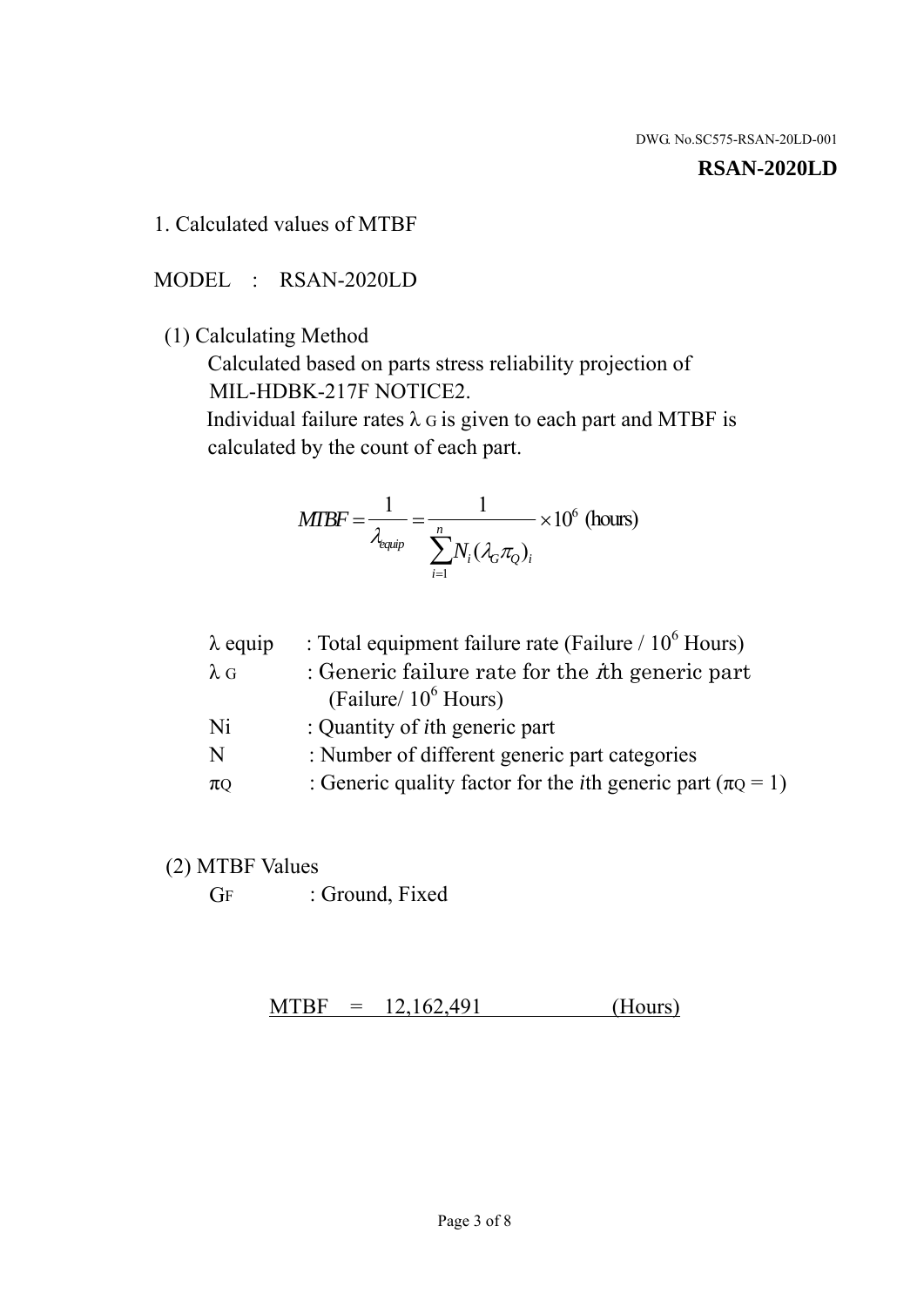#### **RSAN-2020LD**

2. Vibration Test

## MODEL : RSAN-2020LD (Representation Product : RSEN-2030D)

- (1) Vibration Test Class Frequency Variable Endurance Test
- (2) Equipment Used Controller VS-1000-6, Vibrator 905-FN ( IMV CORP.)
- (3) The Number of D.U.T. (Device Under Test) 5 units
- (4) Test Condition
	- · Frequency : 10~55Hz
	- $\cdot$  Acceleration : 9.8m/s<sup>2</sup>, Sweep for 1 min.
	- · Dimension and times : X, Y and Z directions for 1 hour each.

## (5) Test Method

Fix the D.U.T. on the fitting-stage

## (6) Test Results

PASS

#### Typical Sample Data

| . .                           |                                 |                   |                     |                     |
|-------------------------------|---------------------------------|-------------------|---------------------|---------------------|
| Check item                    | Spec.                           |                   | <b>Before Test</b>  | After Test          |
| Attenuation (dB)              | Differential Mode: 25dBmin.     | $0.4$ MHz         | 38.80               | 39.10               |
|                               |                                 | 30 MHz            | 56.51               | 55.42               |
|                               | Common Mode: 25dBmin.           | 2 MHz             | 36.23               | 36.01               |
|                               |                                 | 30 MHz            | 37.14               | 36.63               |
| Leakage Current (mA)          | $1mA$ max. $(250V, 60Hz)$       | Line1             | 0.41                | 0.40                |
|                               |                                 | Line <sub>2</sub> | 0.41                | 0.40                |
| DC Resistance $(m\Omega)$     | $6m \Omega$ max.                |                   | 3.62                | 3.60                |
| <b>Test Voltage</b>           | $L-L: 1768Vdc$ 60s.             |                   | OK                  | OK.                 |
|                               | $L-E$ : 2500Vac 60s.            |                   |                     |                     |
| Isolation Resistance ( $MQ$ ) | $100M \Omega$ min. (500Vdc 60s) |                   | $4.0 \times 10^{6}$ | $4.0 \times 10^{6}$ |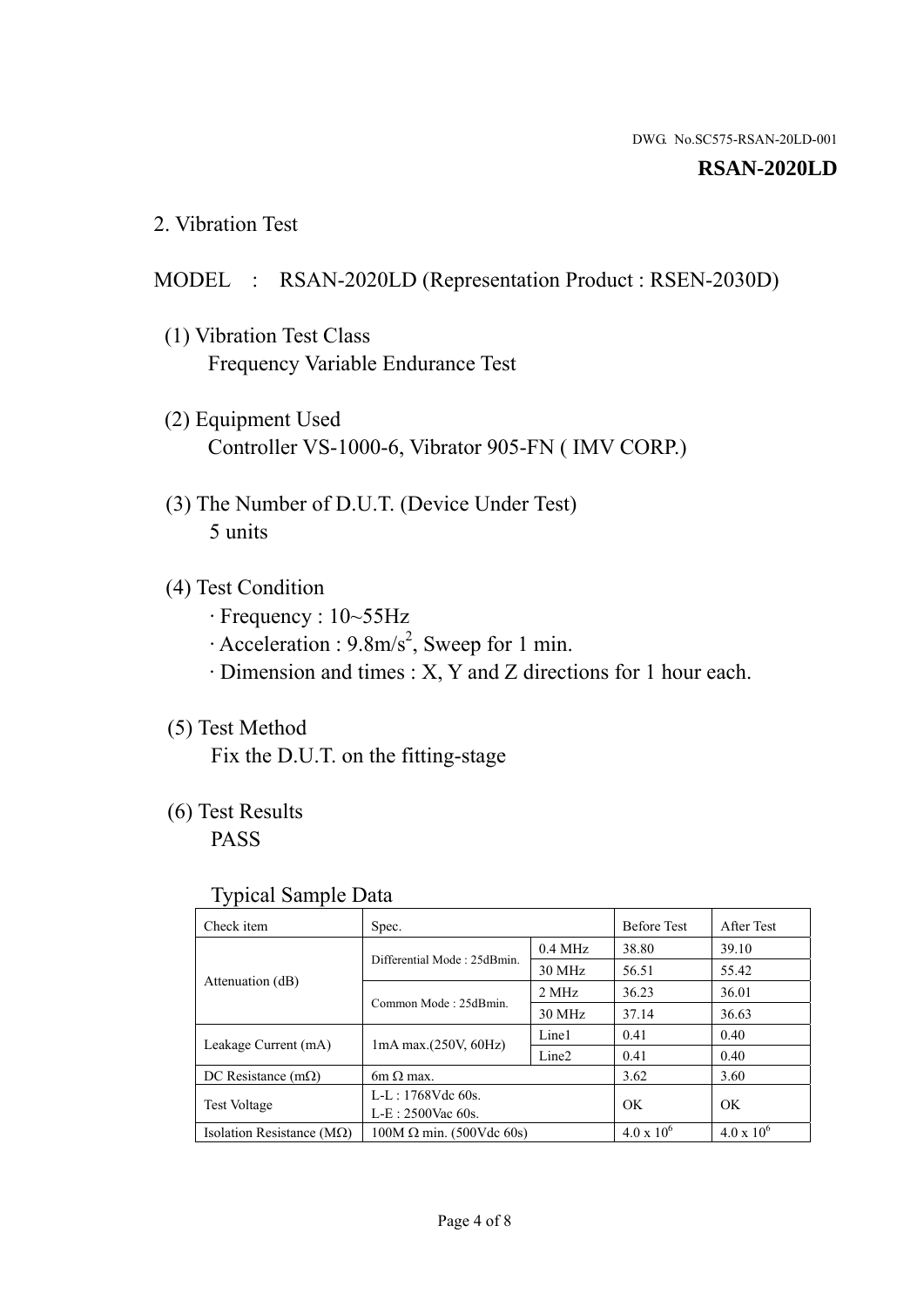1 cycle

30min.

3min.

30min.

3. Heat Cycle Test

## MODEL : RSAN-2020LD (Representation Product : RSEN-2030)

- (1) Equipment Used TEMPERATURE CHAMBER TSA-71H-W (ESPEC CORP.)
- (2) The Number of D.U.T. (Device Under Test) 5 units
- (3) Test Conditions
	- · Ambient Temperature : -25~+85°C · Test Cycles : 100cycles
- (4) Test Method

 Before the test check if there is no abnormal characteristics and put the D.U.T. in the testing chamber. Then test it in the above cycles, After the test is completed leave it for 1 hour at room temperature and check it if there is no abnormal each characteristics.

 $+85$ °C

 $-25$ °C

(5) Test Results

PASS

| <b>Typical Sample Data</b> |  |  |
|----------------------------|--|--|
|----------------------------|--|--|

| Check item                         | Spec.                           |                   | <b>Before Test</b> | After Test        |
|------------------------------------|---------------------------------|-------------------|--------------------|-------------------|
|                                    | Differential Mode: 25dBmin.     | $0.4$ MHz         | 40.06              | 40.06             |
|                                    |                                 | 30 MHz            | 55.64              | 57.12             |
| Attenuation (dB)                   | Common Mode: 25dBmin.           | 2 MHz             | 35.40              | 36.74             |
|                                    |                                 | 30 MHz            | 37.70              | 37.36             |
| Leakage Current (mA)               | $1mA$ max. $(250V, 60Hz)$       | Line1             | 0.41               | 0.49              |
|                                    |                                 | Line <sub>2</sub> | 0.42               | 0.48              |
| DC Resistance $(m\Omega)$          | 6m $\Omega$ max.                |                   | 3.48               | 3.22              |
| <b>Test Voltage</b>                | $L-L: 1768Vdc$ 60s.             |                   | OK                 | OK                |
|                                    | $L-E: 2500$ Vac 60s.            |                   |                    |                   |
| Isolation Resistance ( $M\Omega$ ) | $100M \Omega$ min. (500Vdc 60s) |                   | $9.5 \times 10^5$  | $9.4 \times 10^5$ |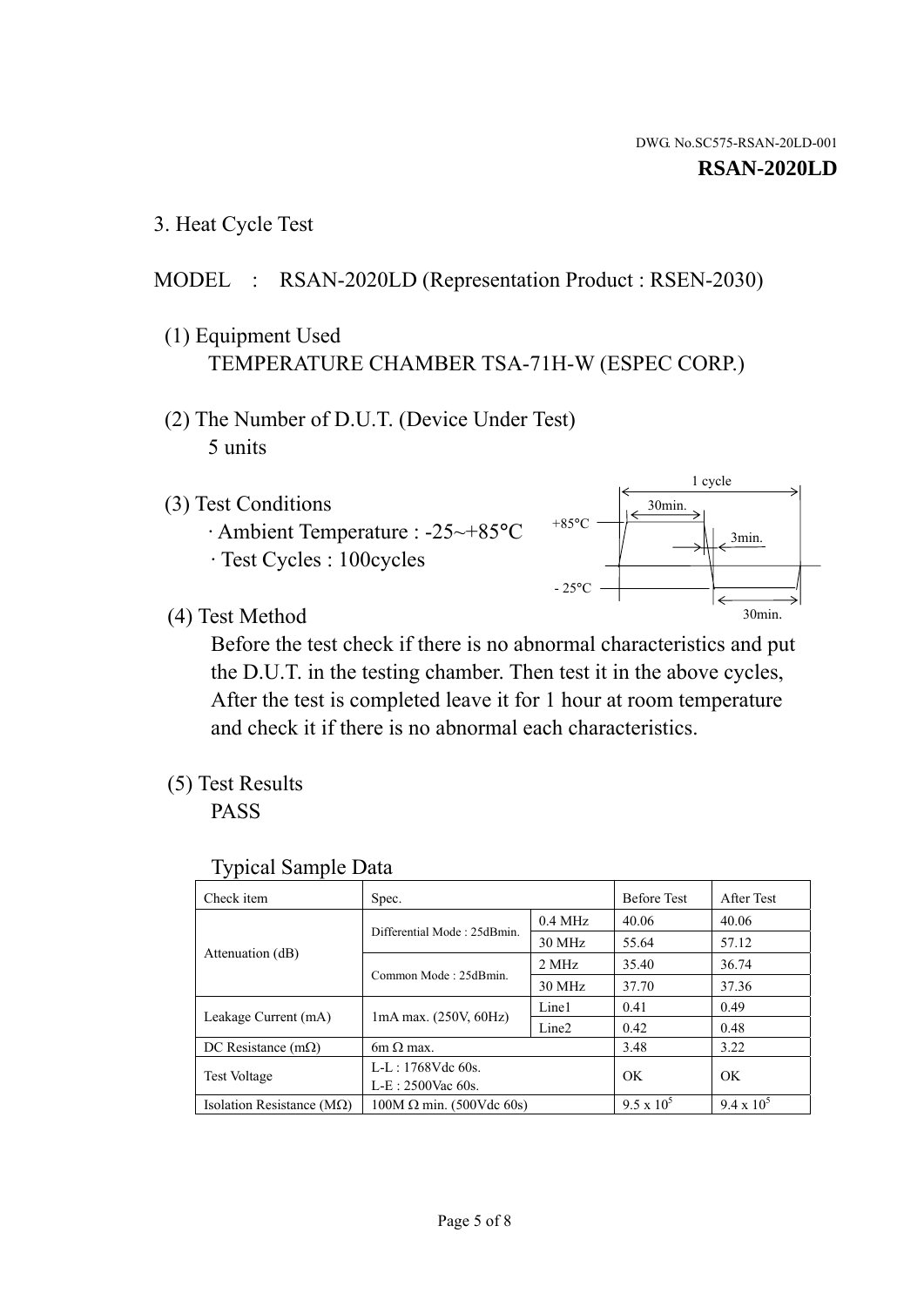4. Humidity Test

## MODEL : RSAN-2020LD (Representation Product : RSEN-2030)

- (1) Equipment Used TEMP. & HUMID. CHAMBER PR-4KT (ESPEC CORP.)
- (2) The Number of D.U.T. (Device Under Test) 5 units

## (3) Test Conditions

- · Ambient Temperature : +40°C
- · Test Time : 500 hours
- · Ambient Humidity : 90~95% RH No Dewdrop

## (4) Test Method

 Before the test check if there is no abnormal characteristics and put the D.U.T. in the testing chamber. Then test it in the above conditions. After the test is completed leave it for 1 hour at room temperature and check it if there is no abnormal each characteristics.

## (5) Test Results

PASS

| . .                                |                                 |                   |                     |                     |
|------------------------------------|---------------------------------|-------------------|---------------------|---------------------|
| Check item                         | Spec.                           |                   | <b>Before Test</b>  | After Test          |
| Attenuation (dB)                   | Differential Mode: 25dBmin.     | $0.4$ MHz         | 40.92               | 39.42               |
|                                    |                                 | 30 MHz            | 57.38               | 55.62               |
|                                    | Common Mode: 25dBmin.           | 2 MHz             | 36.16               | 36.22               |
|                                    |                                 | 30 MHz            | 37.34               | 37.92               |
| Leakage Current (mA)               | $1mA$ max. $(250V, 60Hz)$       | Line1             | 0.42                | 0.41                |
|                                    |                                 | Line <sub>2</sub> | 0.42                | 0.43                |
| DC Resistance (m $\Omega$ )        | $6m \Omega$ max.                |                   | 3.62                | 3.58                |
| <b>Test Voltage</b>                | $L-L: 1768Vdc$ 60s.             |                   | OK                  | OK.                 |
|                                    | $L-E$ : 2500Vac 60s.            |                   |                     |                     |
| Isolation Resistance ( $M\Omega$ ) | $100M \Omega$ min. (500Vdc 60s) |                   | $3.6 \times 10^{6}$ | $4.5 \times 10^{6}$ |

#### Typical Sample Data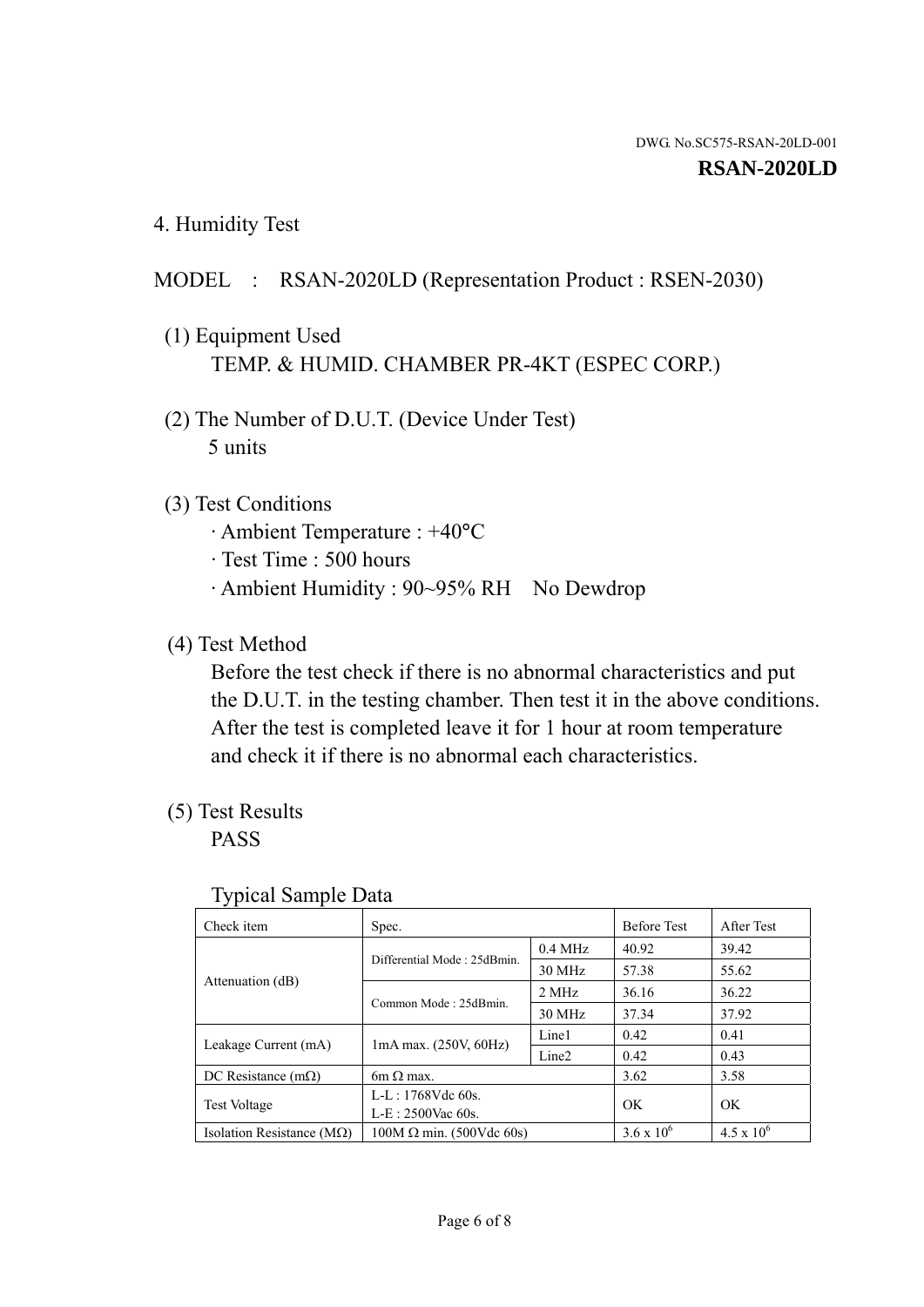5. High Temperature Resistance Test

## MODEL : RSAN-2020LD (Representation Product : RSEN-2060)

- (1) Equipment Used TEMPERATURE CHAMBER PHH-300 ( ESPEC CORP.)
- (2) The Number of D.U.T. (Device Under Test) 5 units
- (3) Test Conditions
	- · Ambient Temperature : +55°C
	- · Test Time : 500 hours
	- · Operating : DC 60A
- (4) Test Method

 Before the test check if there is no abnormal characteristics and put the D.U.T. in the testing chamber. Then test it in the above conditions. After the test is completed leave it for 1 hour at room temperature and check it if there is no abnormal each characteristics.

(5) Test Results

PASS

| J 1                                |                                 |                   |                     |                     |
|------------------------------------|---------------------------------|-------------------|---------------------|---------------------|
| Check item                         | Spec.                           |                   | <b>Before Test</b>  | After Test          |
|                                    | Differential Mode: 25dBmin.     | $0.2$ MHz         | 57.86               | 58.52               |
|                                    |                                 | 30 MHz            | 52.04               | 51.94               |
| Attenuation (dB)                   | Common Mode: 25dBmin.           | 2 MHz             | 35.90               | 36.04               |
|                                    |                                 | 30 MHz            | 26.60               | 27.62               |
| Leakage Current (mA)               | $1mA$ max. $(250V, 60Hz)$       | Line1             | 0.45                | 0.46                |
|                                    |                                 | Line <sub>2</sub> | 0.46                | 0.46                |
| DC Resistance $(m\Omega)$          | $3m \Omega$ max.                |                   | 2.22                | 2.24                |
| <b>Test Voltage</b>                | $L-L: 1768Vdc$ 60s.             |                   | OK                  | OK                  |
|                                    | $L-E: 2500$ Vac 60s.            |                   |                     |                     |
| Isolation Resistance ( $M\Omega$ ) | $100M \Omega$ min. (500Vdc 60s) |                   | $4.1 \times 10^{6}$ | $4.6 \times 10^{6}$ |

#### Typical Sample Data